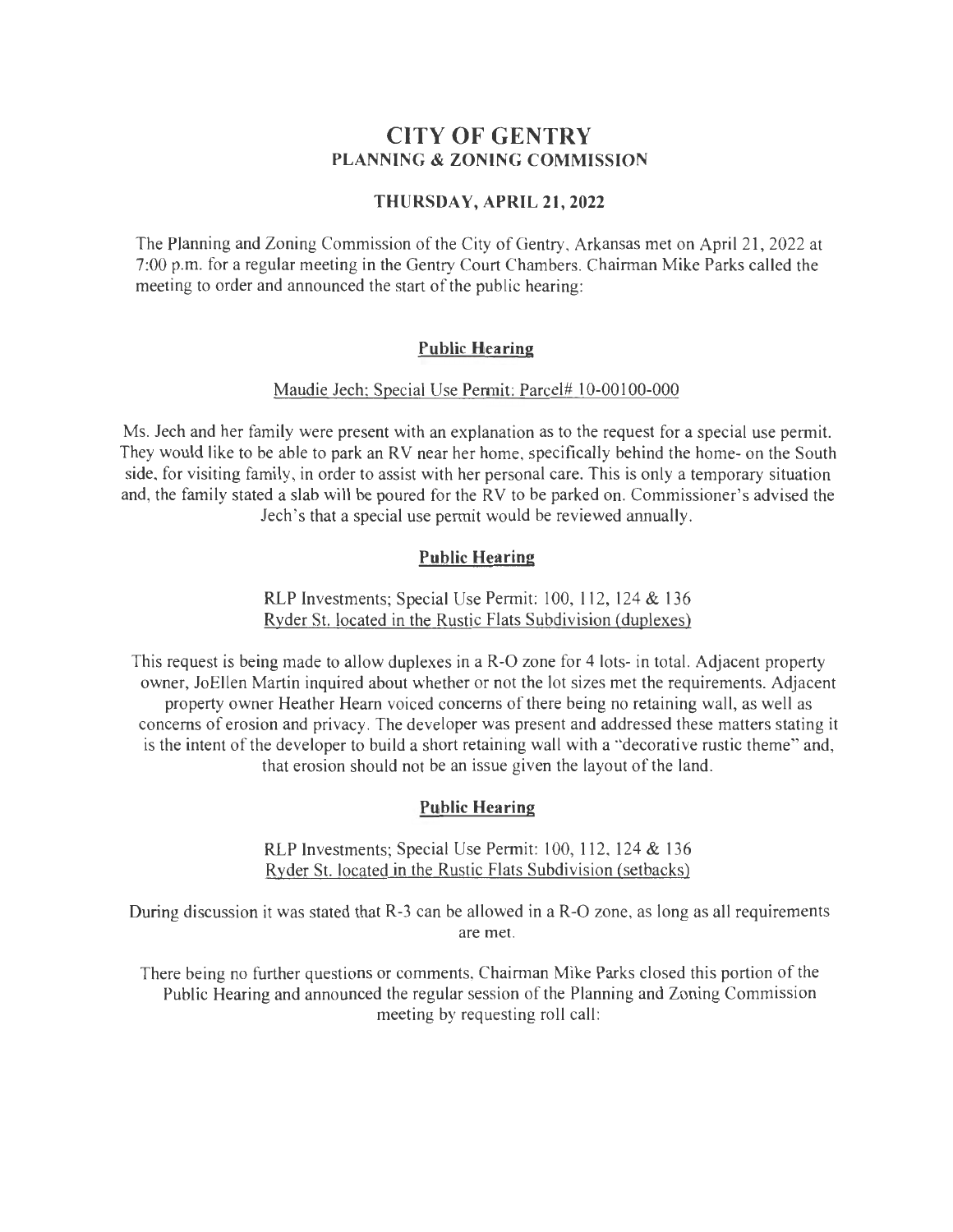#### PLANNING COMMISSION:

#### ROLL CALL:Church- Present

Feemster- Present Kooistra- Present Williams- Present Meyer- Present Parks- Present Runyan-Present

Others present: Mark Smithson; City Attorney-Joel Kurtz; City Clerk-Jenny Trout; Chamber of Commerce Director-Janie Parks; Fire Chief- Vester Cripps, Ron Homeyer, Jo Ellen Martin, Maudie Jech, Heather Hearn and others.

#### Review of the Minutes of the March 17, 2022 Regular Meeting: After review:

| <b>Motion:</b> Runyan- to approve the minutes as written |              |                        |  |
|----------------------------------------------------------|--------------|------------------------|--|
| <b>Second:</b> Meyer                                     |              |                        |  |
| <b>Roll Call: Church-yes</b>                             | Feemster-yes | Kooistra-yes Parks-yes |  |
| Williams-yes                                             | Meyer-yes    | Runyan-yes             |  |
| Motion passed.                                           |              |                        |  |

# 1). Maudie Jech: Special Use Permit; Parcel# 10-00100-000:

After discussion, and having heard this matter presented during the public hearing:

Motion: Meyer- to approve the special use permit, with the understanding that it will be reviewed every year and, that the sole purpose of the RV is for the caregiving of Ms. Jech Second: Runyan

Roll Call: Church-yes Williams-yes Motion passed.

Feemster-yes Meyer-yes

Kooistra-yes Parks-yes Runyan-yes

#### 2). RLP Development LLC: Special Use Permit (for duplexes) Parcel# 10-00145-000:

Having heard this matter during the public hearing:

Motion: Williams- to approve duplexes in the R-0 zone Second: Church Roll Call: Church-yes Williams-yes Motion passed. Feemster-yes Meyer-yes Kooistra-yes Parks-yes Runyan-yes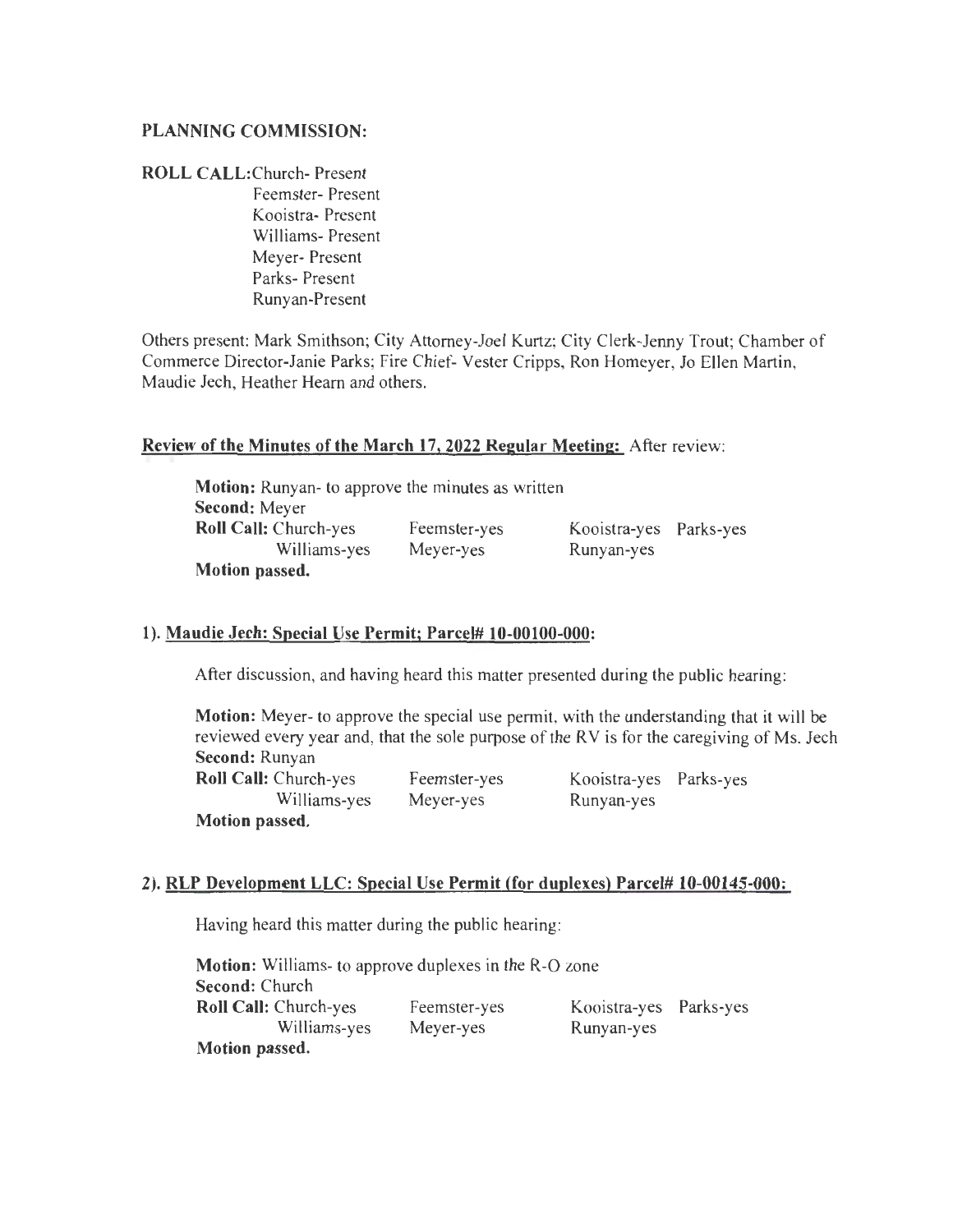#### 3). RLP Development LLC: Special Use Permit (for setbacks) Parcel# 10-00145-000:

Having heard this matter during the public hearing:

Motion: Church- to grant the variances; also to allow for both setback and lot size for the duplexes Second: Williams Roll Call: Church- yes Williams- yes Motion passed. Feemster-yes Meyer-yes Kooistra-no Runyan-yes Parks-yes

#### 4). Eddleman; Concept Tract Split: (Discussion only) Parcel# 18-14718-000:

Mr. Eddleman has 90 acres on Browning Road. He was present to inquire about the requirements for developing this property. Gentry Planning Commissioners advised Mr. Eddleman and offered suggestions.

#### 5). Anita & Kenneth Wise: Conditional Mixed-Use Permit: Parcel# 10-00411-000:

This request is intended for the owners to put an apartment in back of the Twice But Nice store.

Motion: Church- to allow the Conditional Use Permit in order to put an apartment in the back of the Twice But Nice store

| Second: Runyan               |              |              |           |
|------------------------------|--------------|--------------|-----------|
| <b>Roll Call: Church-yes</b> | Feemster-yes | Kooistra-yes | Parks-yes |
| Williams-yes                 | Meyer-yes    | Runyan-yes   |           |
| <b>Motion passed.</b>        |              |              |           |

#### 6). KSBD, LLC: Tract Split (Ulibarri) Parcel# 10-00001-120: After discussion:

Motion: Church- to allow the Tract Split to create Tract 2 Second: Kooistra Roll Call: Church- yes Feemster-yes Williams- pass Meyer- yes Motion passed. Kooistra- yes Runyan-yes Parks-yes

#### 7). Steele Development Inc: Crowder Ave. Subdivision Phase 1 Preliminary:

Parcel# 18-13369-001: During discussion: all members agreed to accept the Pre-Planning Meeting check list. After discussion:

| <b>Motion:</b> Williams- to approve as presented |              |              |              |
|--------------------------------------------------|--------------|--------------|--------------|
| Second: Kooistra                                 |              |              |              |
| <b>Roll Call: Church-yes</b>                     | Feemster-yes | Kooistra-yes | Williams-yes |
| Meyer-yes                                        | Runyan-yes   | Parks-yes    |              |
| Motion passed.                                   |              |              |              |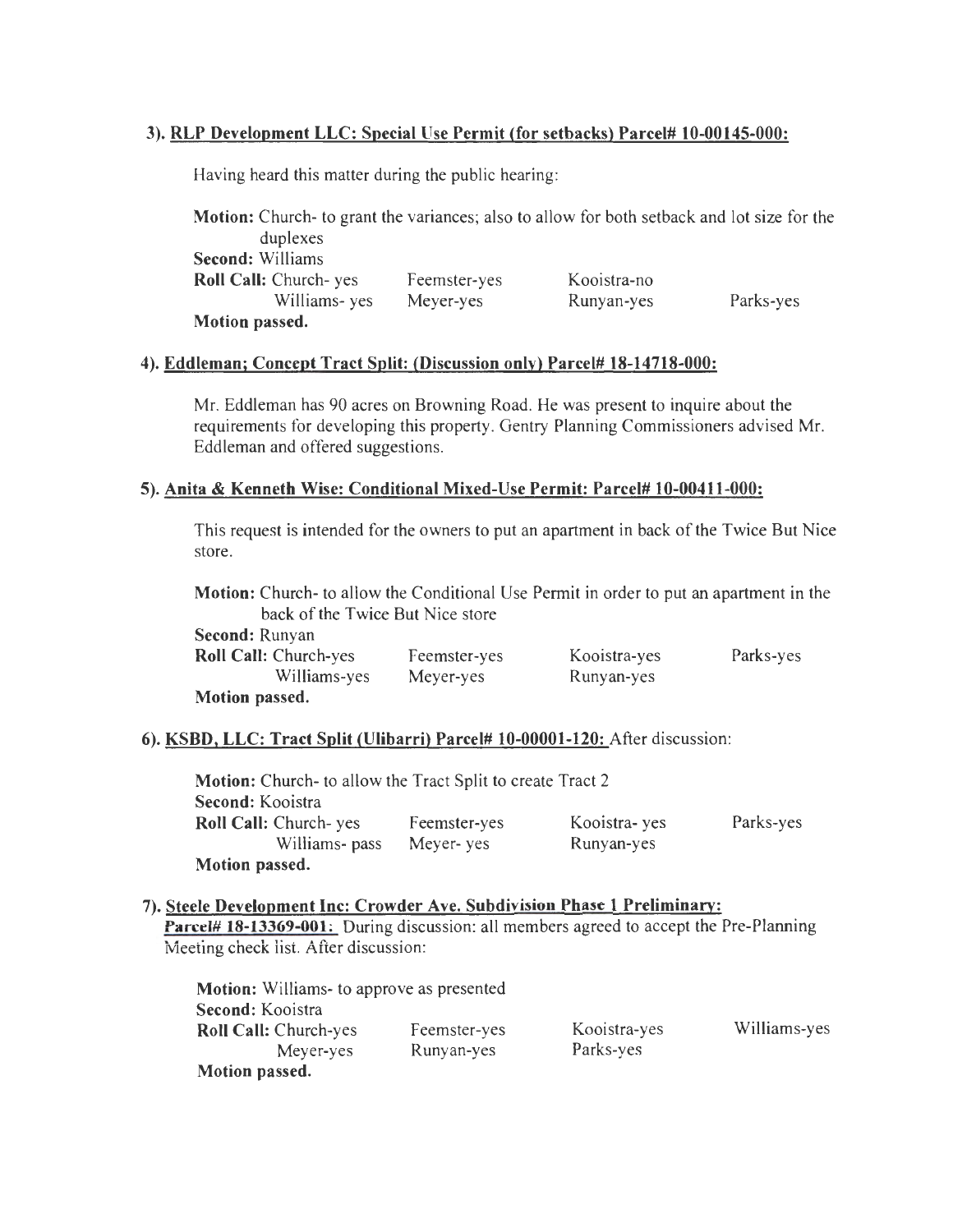#### 8). Freddie Wilmoth- Lot Line Adjustment: Parcel# 10-00121-000: After discussion:

| <b>Motion:</b> Williams- to approve the Lot Line Adjustment |              |              |           |
|-------------------------------------------------------------|--------------|--------------|-----------|
| Second: Runyan                                              |              |              |           |
| <b>Roll Call: Church-yes</b>                                | Feemster-yes | Kooistra-yes | Parks-yes |
| Williams-yes                                                | Meyer-yes    | Runyan-yes   |           |
| <b>Motion passed.</b>                                       |              |              |           |

#### 9). Three Springs Subdivision (Netzel) Phase 2- Sketch Plan: Parcel# 18-13587-000:

During discussion: Tract 12 will remain agricultural and, Tract 4-R will not be developed as it lies within the flood plain. Recommended for approval. After discussion:

Motion: Williams- to accept the staff's recommendation and approve the Sketch Plan Second: Kooistra Roll Call: Church-yes Williams- yes Motion passed. Feemster-yes Meyer-yes Kooistra-yes Runyan-yes Parks-yes

#### 10). Three Springs Subdivision Phase 2- Preliminary: Parcel# 18-13587-000:

After discussion:

| Motion: Church- to accept the staff recommendations and approve the Preliminary |              |              |           |
|---------------------------------------------------------------------------------|--------------|--------------|-----------|
| Second: Kooistra                                                                |              |              |           |
| <b>Roll Call:</b> Church-yes                                                    | Feemster-yes | Kooistra-yes | Parks-yes |
| Williams-yes                                                                    | Meyer-yes    | Runyan-yes   |           |
| Motion passed.                                                                  |              |              |           |

#### 11). Mark & Tina Lynch- Informal Plat; Tract Split: Parcel# 18-13905-000:

After discussion:

| <b>Motion:</b> Williams- to approve the Tract Split |              |              |           |
|-----------------------------------------------------|--------------|--------------|-----------|
| <b>Second: Feemster</b>                             |              |              |           |
| <b>Roll Call:</b> Church-yes                        | Feemster-yes | Kooistra-yes | Parks-yes |
| Williams-yes                                        | Meyer-yes    | Runyan-yes   |           |
| Motion passed.                                      |              |              |           |